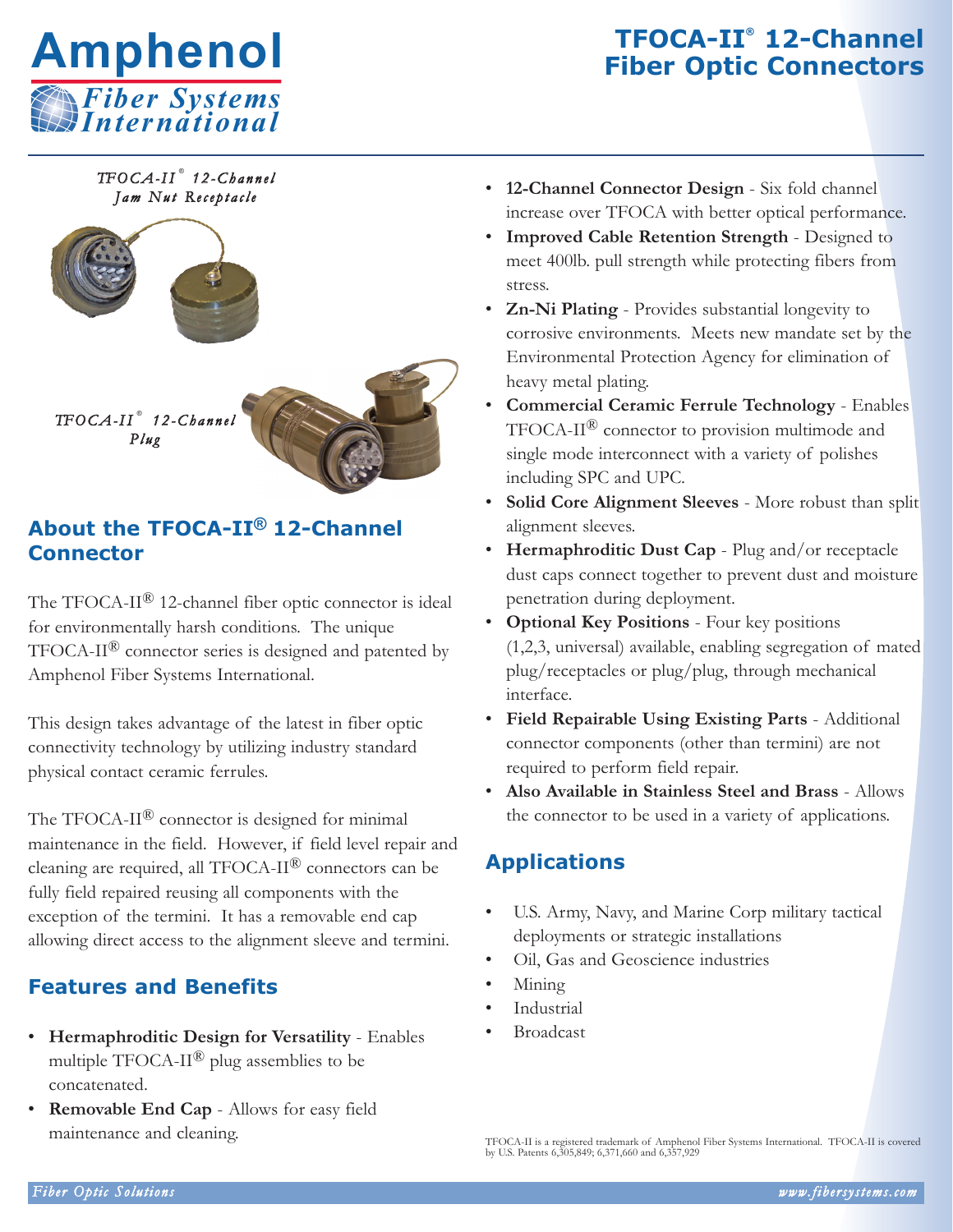

#### **TFOCA-II**® **12-Channel Connector Specifications**

| Parameter                                     | <b>Typical</b>                        | Maximum                                                                                   |  |  |
|-----------------------------------------------|---------------------------------------|-------------------------------------------------------------------------------------------|--|--|
| Insertion loss (multimode)                    | 0.30dB                                | 0.75dB                                                                                    |  |  |
| Insertion loss (single mode)                  | 0.40dB                                | 0.75dB                                                                                    |  |  |
| Back reflection (single mode-UPC polish)      | $-50dB$                               | $-40dB$                                                                                   |  |  |
| Operating temperature                         | $-46^{\circ}$ C to $+71^{\circ}$ C    |                                                                                           |  |  |
| Storage temperature                           | $-55^{\circ}$ C to $+85^{\circ}$ C    |                                                                                           |  |  |
| Mud                                           |                                       | 5 minute immersion, clean with water (per MIL-C-83526/12/13 requirements)                 |  |  |
| Water pressure                                |                                       | MIL-STD-810, Method 512.4, 1m, 48hr                                                       |  |  |
| Ice crush                                     |                                       | DOD-STD-1678, Method 4050                                                                 |  |  |
| Humidity                                      |                                       | DOD-STD-1678, Method 4030, 10 Cycles                                                      |  |  |
| Flammability                                  |                                       | MIL-STD-1344, Method 1012                                                                 |  |  |
| Vibration (operational)                       | MIL-STD-1344, Method 2500.1           |                                                                                           |  |  |
| <b>Shock</b>                                  | EIA/TIA-455-14, Condition A           |                                                                                           |  |  |
| Mating durability                             | 2,000 cycles per EIA/TIA-455-21       |                                                                                           |  |  |
| Cable seal flexing                            |                                       | 100 cycles per MIL-STD-1344, Method 2017, Procedure 1                                     |  |  |
| Twist                                         | 1,000 cycles per EIA/TIA-455-36       |                                                                                           |  |  |
| Cable retention                               |                                       | 400 pounds minimum per EIA/TIA-455-6, 1hr (applies to plug and strain relief receptacles) |  |  |
| Impact                                        | $EIA/TIA-455-2$                       |                                                                                           |  |  |
| Crush resistance                              | 450 pounds minimum per EIA/TIA-455-26 |                                                                                           |  |  |
| EMI shielding effectiveness (receptacle only) | $>$ 60dB, 15KHz to 10GHz              |                                                                                           |  |  |
|                                               |                                       |                                                                                           |  |  |

#### **TFOCA-II**® **12**-**Channel Connector Part Numbers**

**Product Number Product Name**<br>FS8H1000-X-Y TFOCA-II® 12-0 TFOCA-II® 12-Channel Hermaphroditic Plug

| 1.00111000711 |                                      | 11 ОСА 1-11 – 12-Симнікі і ікінімріш |  |
|---------------|--------------------------------------|--------------------------------------|--|
|               | X=F Cable Diameter Range .240 - .279 | $Y=1$ Key Option 1                   |  |
|               | X=A Cable Diameter Range .280 - .315 | $Y=2$ Key Option 2                   |  |
|               | X=B Cable Diameter Range .316 - .346 | $Y=3$ Key Option 3                   |  |
|               | X=G Cable Diameter Range .347 - .379 | Y=U Universal Key Option             |  |
|               | X=C Cable Diameter Range .380 - .423 |                                      |  |
|               | X=D Cable Diameter Range .424 - .465 |                                      |  |
|               | X=E Cable Diameter Range .466 - .515 |                                      |  |
|               |                                      |                                      |  |

FS8H8000-X-Y TFOCA-II® 12-Channel 'D' Mount Receptacle<br>FS8H6000-X-Y TFOCA-II® 12-Channel Flange Mount Receptac TFOCA-II® 12-Channel Flange Mount Receptacle

| X=1 EMI Shielded Panel Seal | $Y=1$ Key Option 1       |
|-----------------------------|--------------------------|
|                             | $Y=2$ Key Option 2       |
|                             | $Y=3$ Key Option 3       |
|                             | Y=U Universal Key Option |
|                             |                          |

MTFP1X00Y TFOCA-II® Terminus

| <b>Product Number</b> | X=Ferrule Type | $Y = C$ rimp    |
|-----------------------|----------------|-----------------|
| <b>MTFP1000</b>       | $0$ =Multimode | Blank=W/O Crimp |
| MTFP1000C             | $0$ =Multimode | C=With Crimp    |
| <b>MTFP1100</b>       | 1=Single mode  | Blank=W/O Crimp |
| MTFP1100C             | 1=Single mode  | C=With Crimp    |

MTFP1150 TFOCA-II® Alignment Sleeve, Multimode<br>MTFP1175 TFOCA-II® Alignment Sleeve, Single Mod TFOCA-II® Alignment Sleeve, Single Mode MTFP0000 TFOCA-II® Dummy Terminus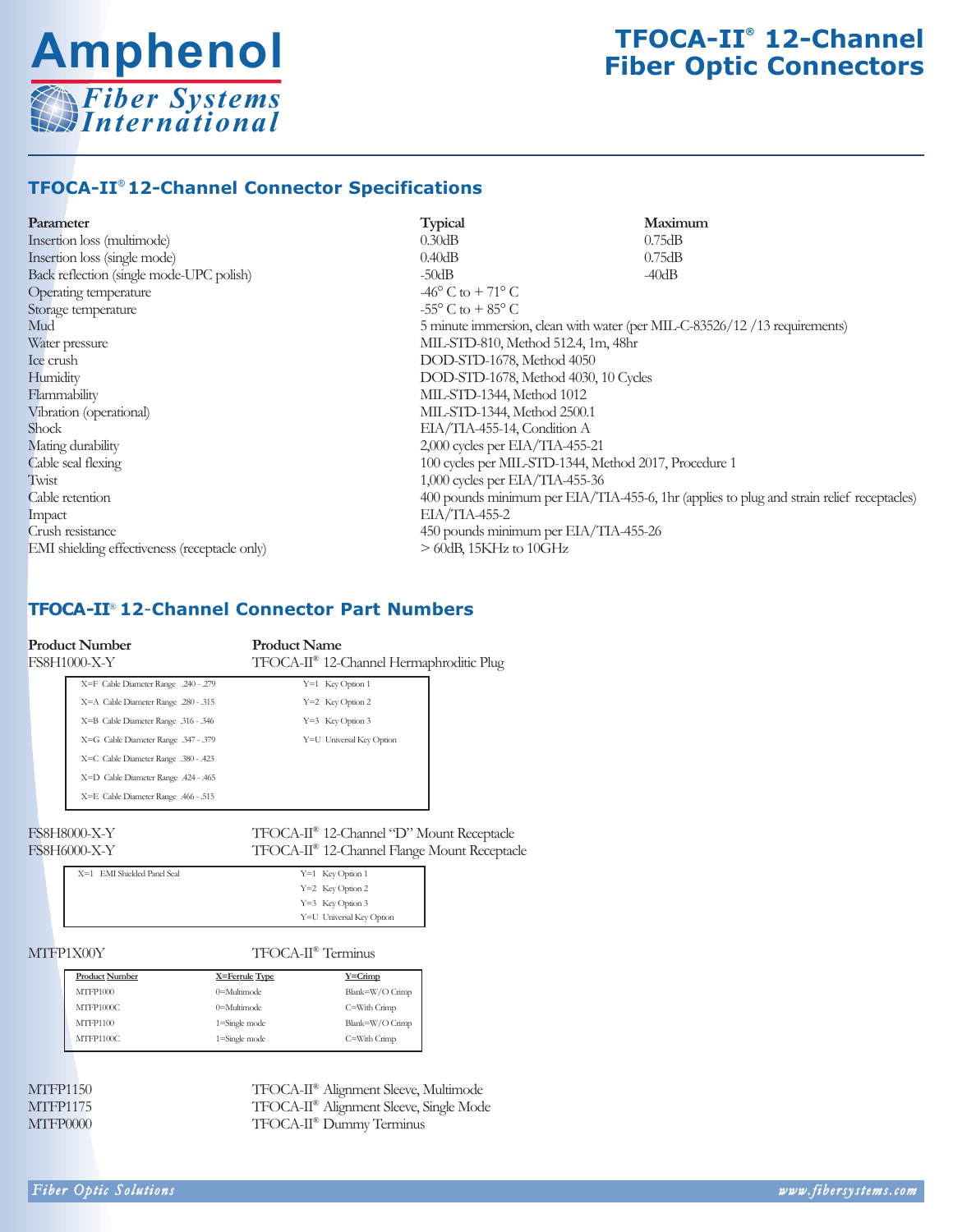

#### **FS8H6000 TFOCA-II**® **12**-**Channel Flange Mount Receptacle with Panel Cutout**



#### **FS8H8000 TFOCA-II**® **12**-**Channel "D" Mount Receptacle with Panel Cutout**



#### **FS8H1000 TFOCA-II**® **12**-**Channel Hermaphroditic Plug**



#### *Drawings are not to scale. Measurements are in inches.*